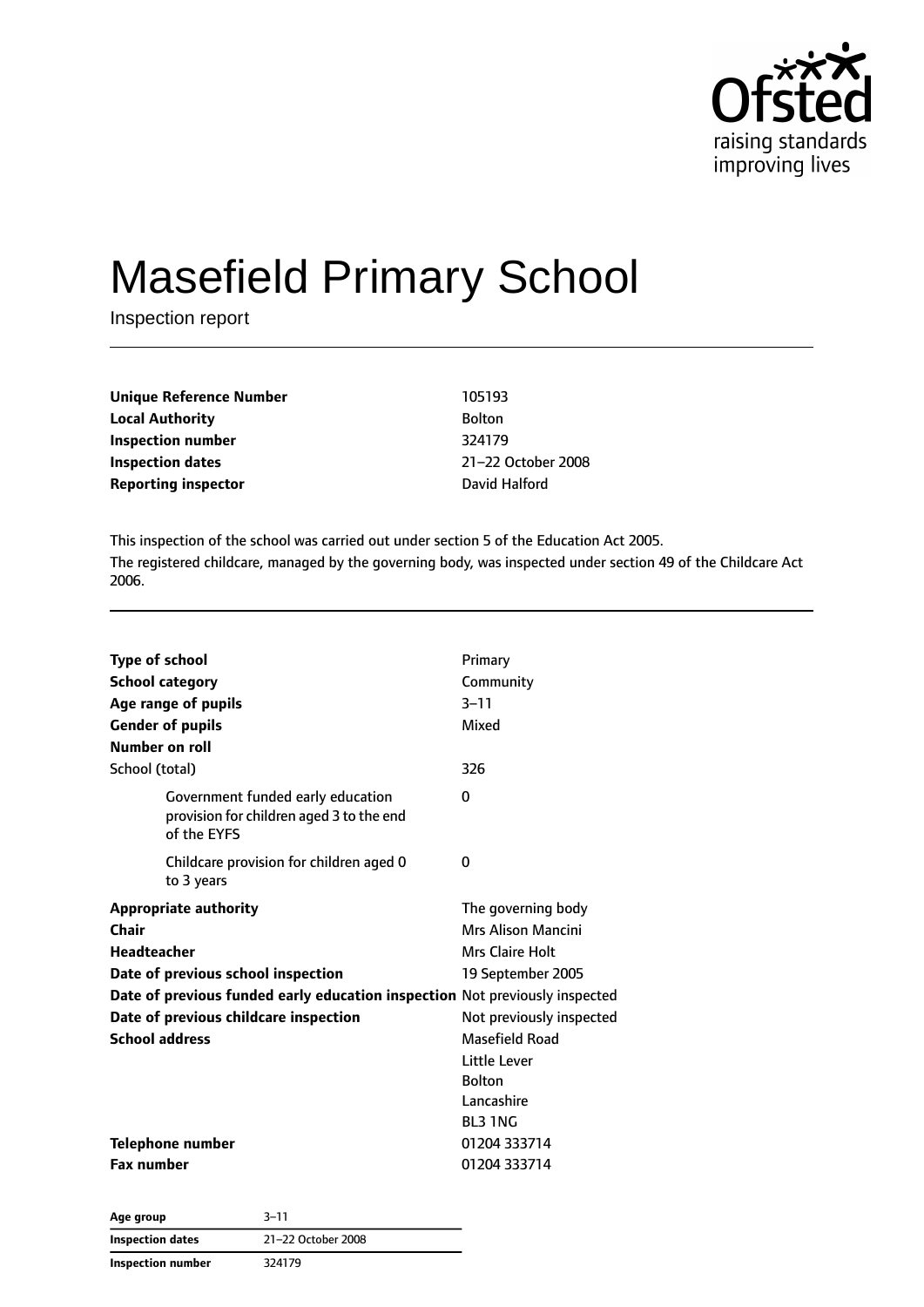.

<sup>©</sup> Crown copyright 2008

Website: www.ofsted.gov.uk

This document may be reproduced in whole or in part for non-commercial educational purposes, provided that the information quoted is reproduced without adaptation and the source and date of publication are stated.

Further copies of this report are obtainable from the school. Under the Education Act 2005, the school must provide a copy of this report free of charge to certain categories of people. A charge not exceeding the full cost of reproduction may be made for any other copies supplied.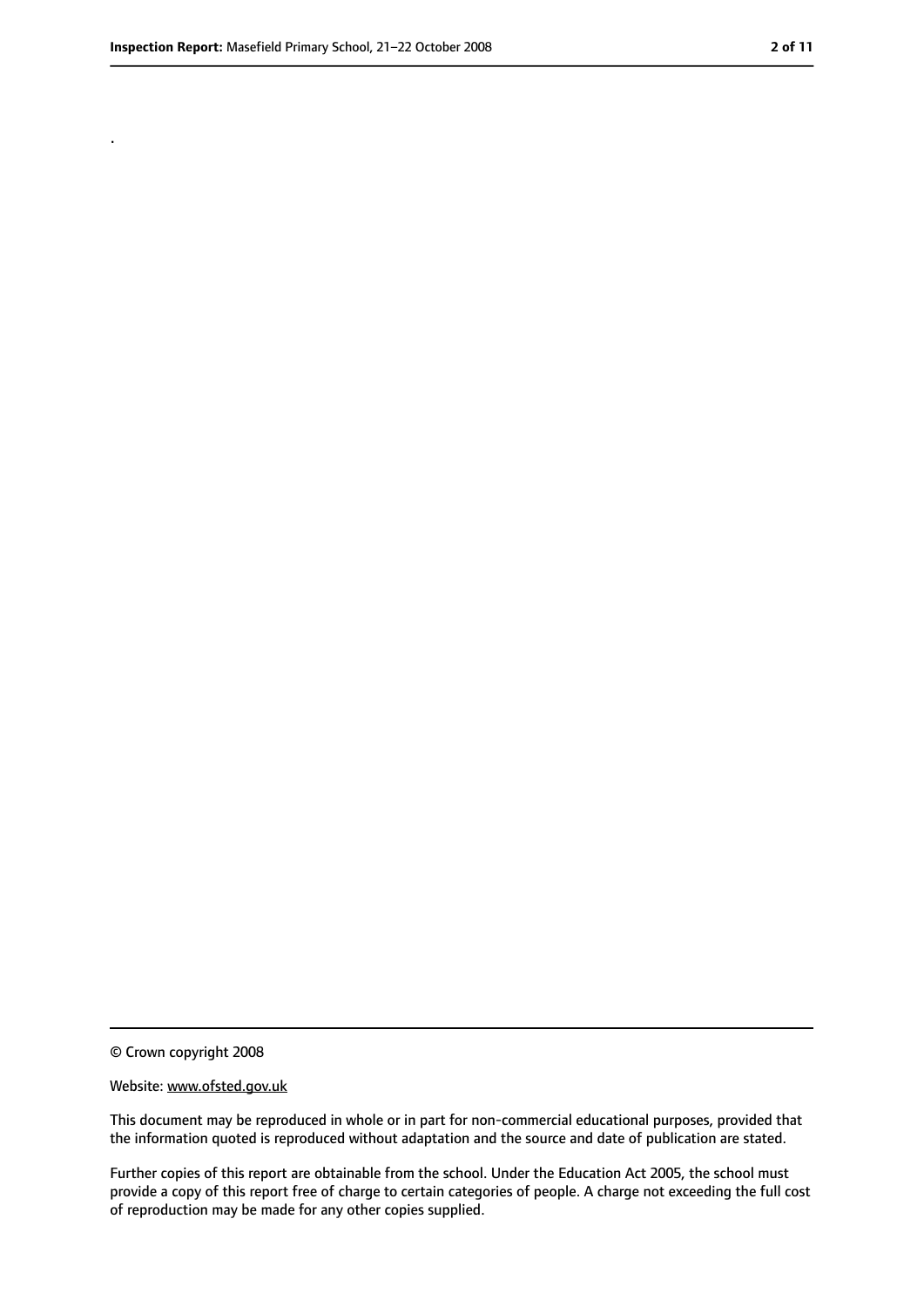## **Introduction**

The inspection was carried out by three Additional Inspectors.

#### **Description of the school**

This average sized primary school with Early Years Foundation Stage (EYFS) provision serves an area of mixed housing in Little Lever, Bolton. The proportion of pupils eligible for free school meals is below average. The proportion of pupils from minority ethnic heritages is well below average and very few are at an early stage of learning English as an additional language. The proportion of pupils with learning difficulties and/or disabilities is below average. Both the headteacher and deputy headteacher have been appointed since the last inspection. An after-school club, which is not managed by the governing body, operates on the site. It was not included in this inspection.

#### **Key for inspection grades**

| Grade 1 | Outstanding  |
|---------|--------------|
| Grade 2 | Good         |
| Grade 3 | Satisfactory |
| Grade 4 | Inadequate   |
|         |              |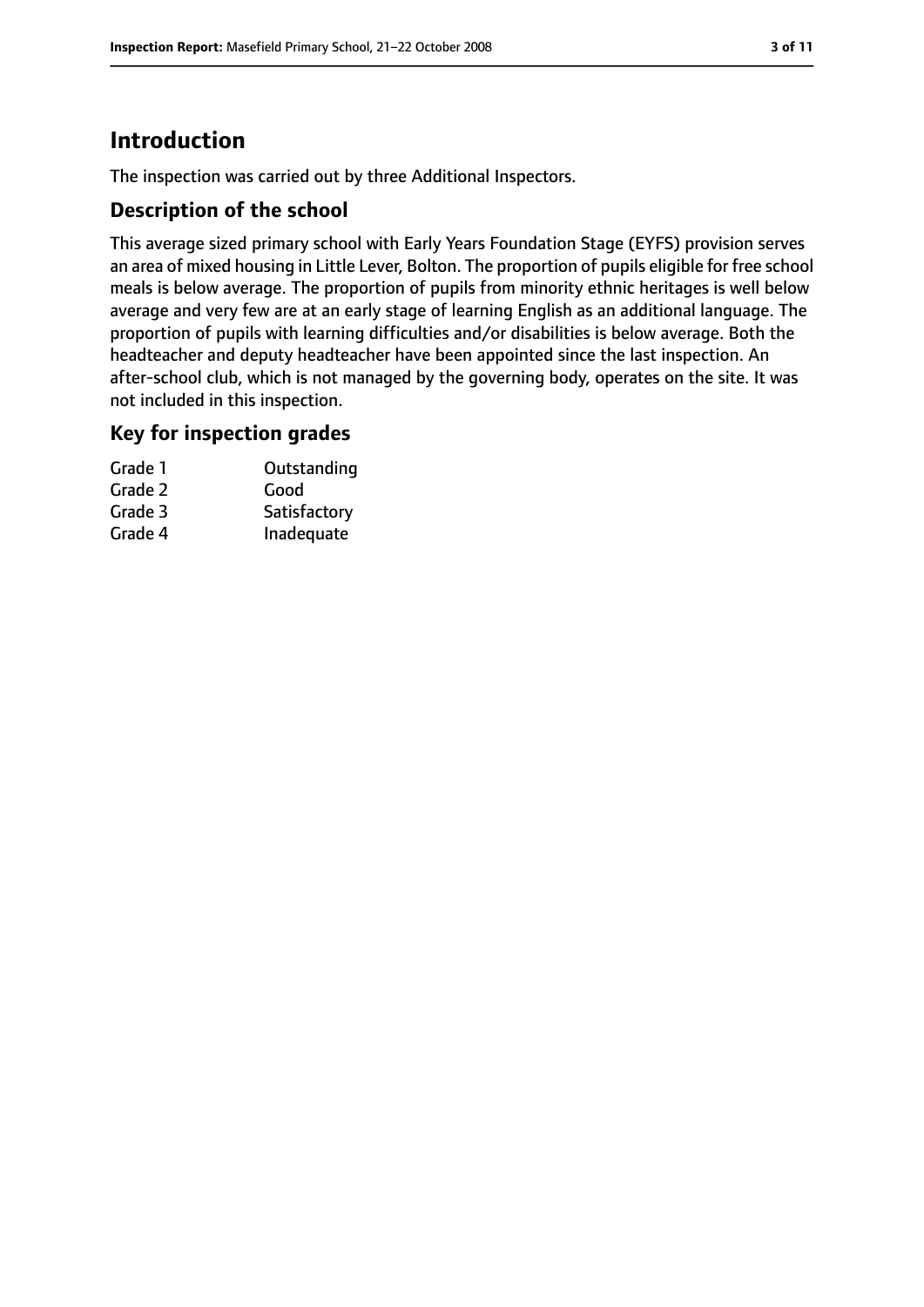### **Overall effectiveness of the school**

#### **Grade: 3**

The school provides a satisfactory education with a number of good aspects. Pupils' personal development and well-being, including their spiritual, moral, social and cultural development, are good. However, pupils lack a wide-ranging awareness of the lifestyles and beliefs of cultures other than their own. They enjoy learning and their behaviour and attitudes to learning are good. They develop a good understanding of what constitutes a healthy lifestyle and know how to keep safe. This is because the school provides a good level of care, guidance and support. The school is at the heart of its community. Almost all parents are supportive of the school in all aspects of its work. Typically, parents find the school, 'very warm, welcoming and friendly; they would recommend it to anyone'.

From a low starting point in the EYFS, pupils achieve satisfactorily. Recent improvements indicate that by the end of Year 2 and Year 6 standards are rising and show some improvement over the past year. By the end of Year 6, inspection evidence shows that standards are broadly average in English, mathematics and science. Standards in English and mathematics are still not high enough, but the school has made some good improvements lately. In English, achievement in reading is better than in writing because fewer pupils reach above average levels in writing. Standards in information and communication technology (ICT) are above average because pupils use computers frequently and well, for example, to find things out and present their work.

Pupils' satisfactory achievement reflects the impact of satisfactory teaching over time. Currently, some good teaching exists alongside the satisfactory work, but the better lessons have not had time to make a significant influence on pupils' progress. Good relationships and high expectations of behaviour, and good deployment of teaching assistants are particularly strong features in these lessons. There is a satisfactory curriculum, which has good aspects in the form of a range of enrichment activities.

Leadership and management are good. The headteacher has quickly established a strong leadership team, which is driving improvement well. It has been responsible for the good teaching of late and the recent improvement in standards. Pupils' satisfactory achievement bears the hallmark of the good leadership and management which produced it. However, there is still more to be done to improve achievement, standards in English and mathematics, and the quality of teaching. There are new systems to assess the pupils' progress in the long term and day-to-day. It is too soon to judge the impact of these positive advances. Good teamwork is established and staff morale is high. Governors are well led and currently engaged on strengthening their monitoring role. The school provides satisfactory value for money, but taking into account the progress which has been made recently, demonstrates a good capacity to improve.

#### **Effectiveness of the Early Years Foundation Stage**

#### **Grade: 3**

Most children enter the Nursery with weak skills in communication, language and literacy, mathematical development, and personal and social education. Effective teaching enables children to make satisfactory progress in all the areas of learning. By the end of Reception, children are still below expected levels, but have made some good advances in their weakest areas of learning. This is because good leadership and management, of late, have a positive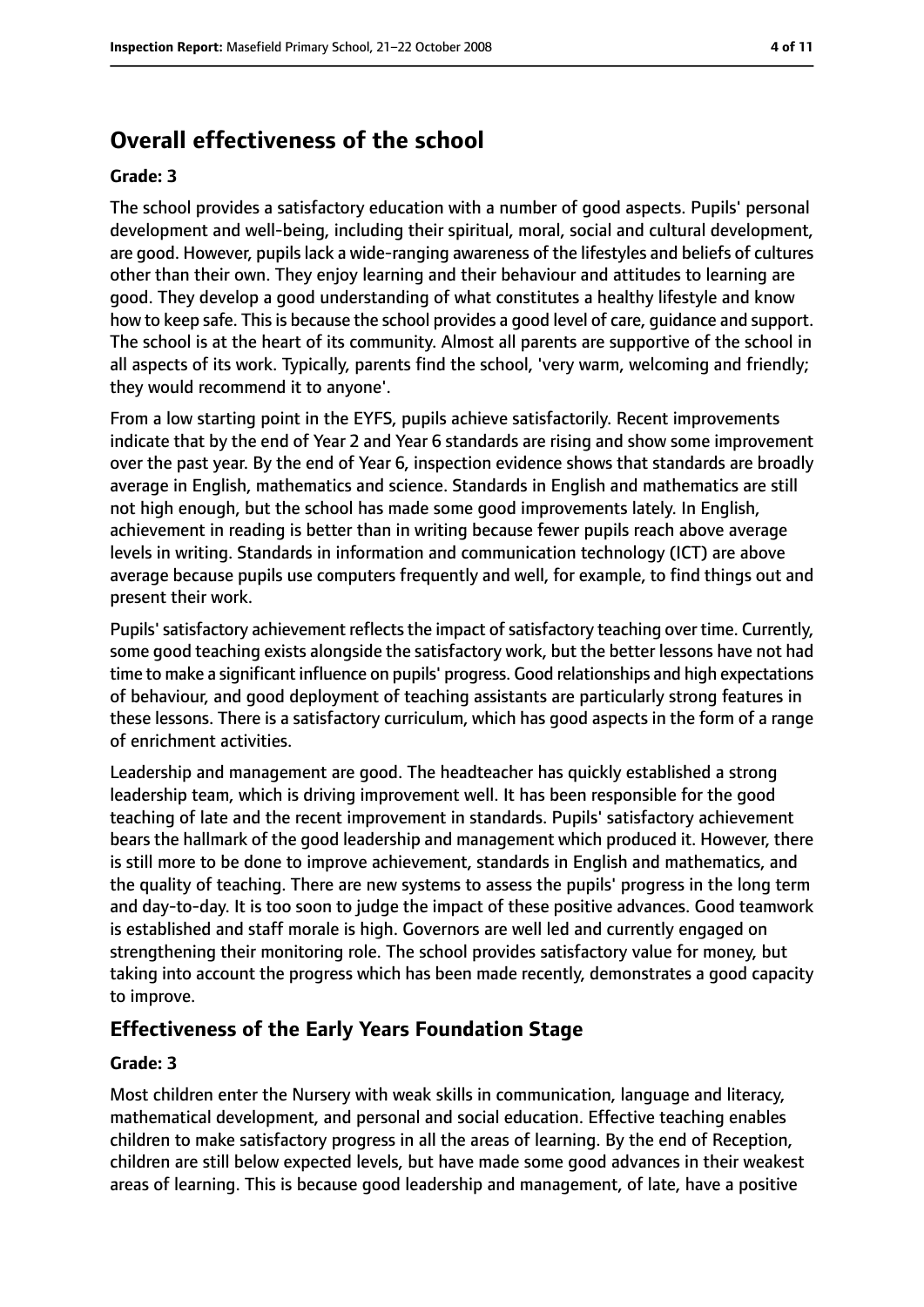effect on children's learning. Relationships are good and promote good levels of enjoyment in children's learning. There is a broad curriculum, which encourages children to want to learn. Planning is detailed and thorough and enables positive, independent learning. Links with parents are good. The information given to them is detailed and many parents are pleased with the information they receive.

#### **What the school should do to improve further**

- Raise pupils' standards in English, particularly writing, and in mathematics.
- Improve the satisfactory teaching to good or better to ensure that pupils make consistently good progress.
- Widen pupils' awareness of cultures and lifestyles which are different from their own.

A small proportion of schools whose overall effectiveness is judged satisfactory, but which have areas of underperformance, will receive a monitoring visit by an Ofsted Inspector before their next section 5 inspection.

### **Achievement and standards**

#### **Grade: 3**

There was a decline in standards in recent years at the end of Year 2, but this has been arrested. Inspection evidence shows that standards in Year 2 rose in 2008 to an average level. Similarly, standards at the end of Year 6 have risen steadily in recent years and are now broadly average. This is largely the result of consistently good teaching in Years 5 and 6 and the influence of good leadership and management. Pupils' achievement, including that of pupils with learning difficulties and/or disabilities and the small number of pupils who speak English as an additional language, is satisfactory overall. Pupils' progress is better in reading than in writing and mathematics. There has been some good improvement in pupils' skills in ICT as a result of good teaching in this subject. For example, in one lesson pupils in Year 6 used a search engine adeptly to generate curriculum vitae for a job application. They worked with confidence and skill and readily shared their work with each other. Standards in ICT are now above average.

### **Personal development and well-being**

#### **Grade: 2**

Pupils' enjoyment of school is clear and contributes strongly to their good behaviour. Their attendance remains satisfactory despite the school's best efforts to improve it. Pupils feel safe in school and know how to keep themselves healthy. They are encouraged to think of others and are engaged in purposeful charitable work. While they develop their basic academic skills satisfactorily, their personal development is advanced well. They learn to be part of the school community, by acting as play leaders and monitors for younger pupils and by working as librarians. The school has a high profile within the local community in links with other schools, churches and other agencies. Pupils' spiritual, moral, social and cultural development is good overall but awareness of other cultures lacks breadth. The positive work undertaken in this caring school contributes much to the pupils' positive relationships and good attitudes between all who work and learn in it. This is reinforced by the overwhelming support of parents.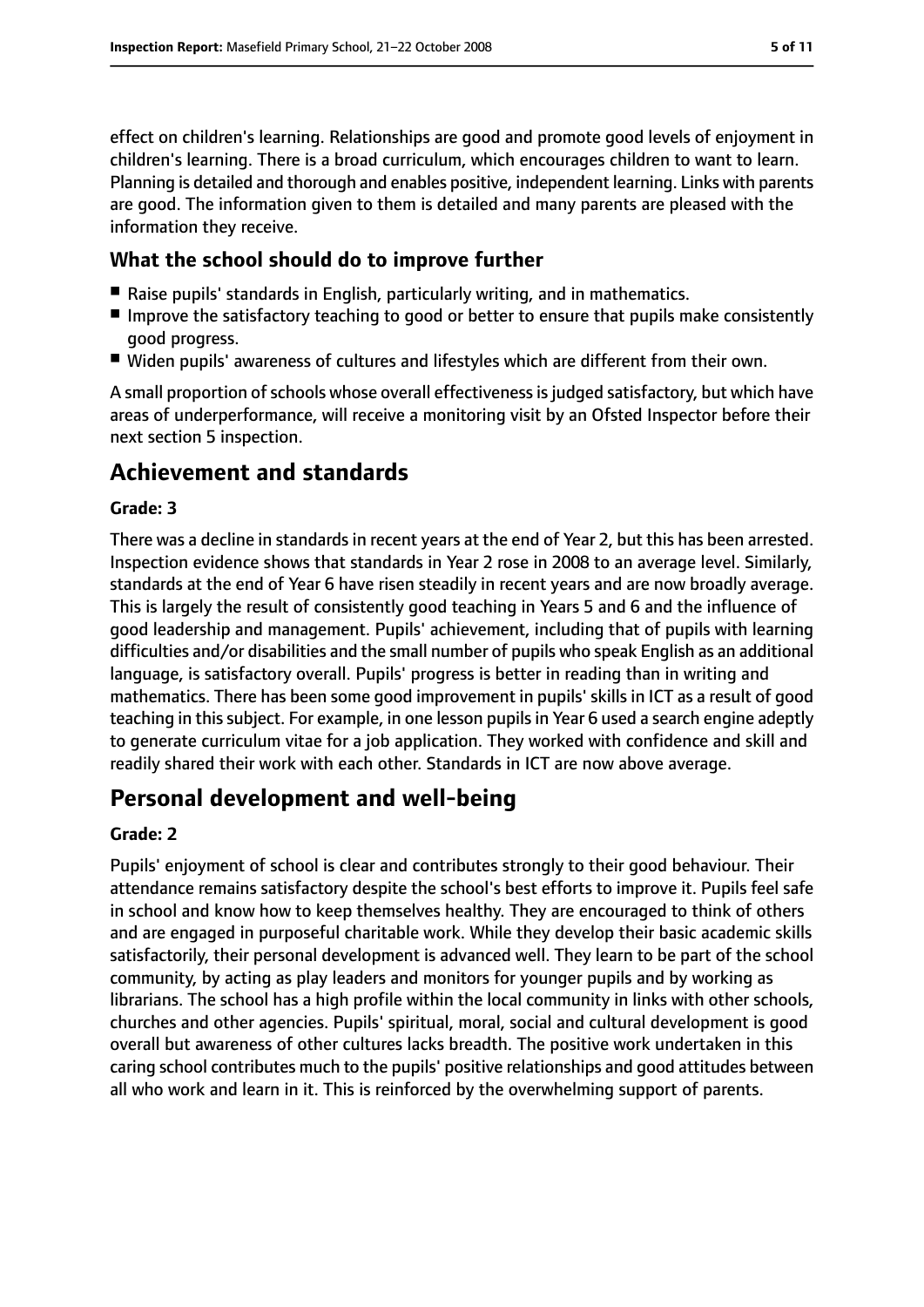## **Quality of provision**

### **Teaching and learning**

#### **Grade: 3**

Owing to the current satisfactory quality of teaching, pupils make adequate progress. However, there are clear signs of improvement with a significant number of good lessons observed during the inspection. This improvement in the quality of teaching is beginning to ensure greater consistency in learning but there has not been time for the full effect to be seen. There are common strengths across all year groups. Relationships, classroom management and high expectations of behaviour are particularly strong in many classrooms. Teaching assistants provide good support for pupils with learning difficulties and/or disabilities and for the small number of pupils who have English as an additional language. This support enables these pupils to be fully included and make similar progress to their classmates. Interactive whiteboards are used well in most lessons. The satisfactory teaching causes progress at a reasonable rate but does not always ensure that pupils are challenged to do their very best. Some good information from assessment is available but only the best teaching uses it productively to cause rapid advances in pupils' achievement.

#### **Curriculum and other activities**

#### **Grade: 3**

The curriculum is broad and balanced and places appropriate emphasis on developing basic skills in English and mathematics. Enrichment through music, the inclusion of French, sport, and visits and visitors across all year groups, make a good contribution to pupils' love of school and their personal and social development. Equally, there is good provision for pupils with learning difficulties and/or disabilities and this ensures that the curriculum is accessible to all. The curriculum has a strong community dimension and includes many activities that involve pupils in the local area, but at a wider level pupils' understanding of cultural diversity is not yet developed sufficiently well. Some rigorous planning in basic skills enables pupils to enjoy the curriculum through other subjects, for example in learning tables through dance. Effective use is made of interactive whiteboards in providing pupils with visual aspects to their learning. Good use is made of ICT, which is impacting well on pupils' standards in this subject.

#### **Care, guidance and support**

#### **Grade: 2**

The school provides good levels of care and pastoral support for pupils. Staff know their pupils well and provide a supportive and encouraging atmosphere in which pupils know they are safe. This contributes well to pupils' personal development and well-being. Procedures for assessing risk and keeping pupils safe meet current requirements. Parents are confident that pupils are well looked after and value the support the school provides. Pupils have group targets, which are good. They help pupils with their learning, but the use of individual targets, designed to give each pupil a more precise idea of what to do next, is still developing. Overall, marking is used effectively to inform pupils about how to improve their work. Support for pupils with learning difficulties and/or disabilities and the small number for whom English is an additional language is detailed and thorough and there are good links with outside agencies when they are required.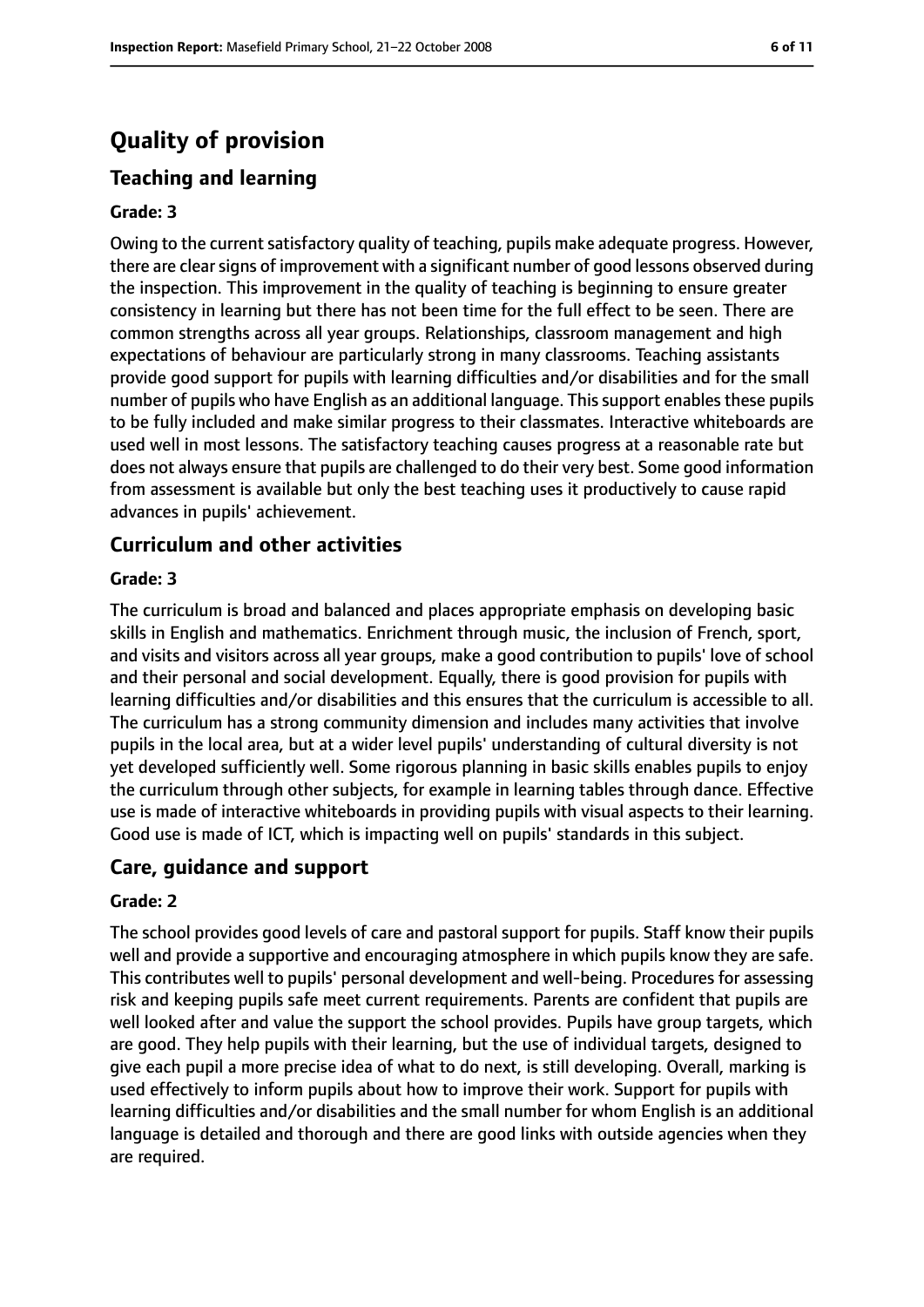### **Leadership and management**

#### **Grade: 2**

Leadership and management are good. The headteacher has assembled an enthusiastic and capable group of senior leaders who have a clear and collective vision for the improvement of the school and high aspirations for pupils. With purposeful support from the local authority there has been a sustained effort to monitor and evaluate the quality of teaching and itsimpact on pupils' learning. The school has evaluated its performance with creditable accuracy. Leaders and managers are now setting challenging targets and beginning to track pupils' progress with precision in the quest to raise standards. It is the initial impact from well devised initiatives, which cause good leadership and management to have had a positive effect on pupils' standards and achievement in a short space of time. Governors are led by a knowledgeable and hard-working chairperson. They support the school well, are beginning to develop their effectiveness in monitoring the school's work and are well placed to extend their capacity to hold the school to account. The school is at the early stages of developing the pupils' understanding of the diverse nature of its wider community.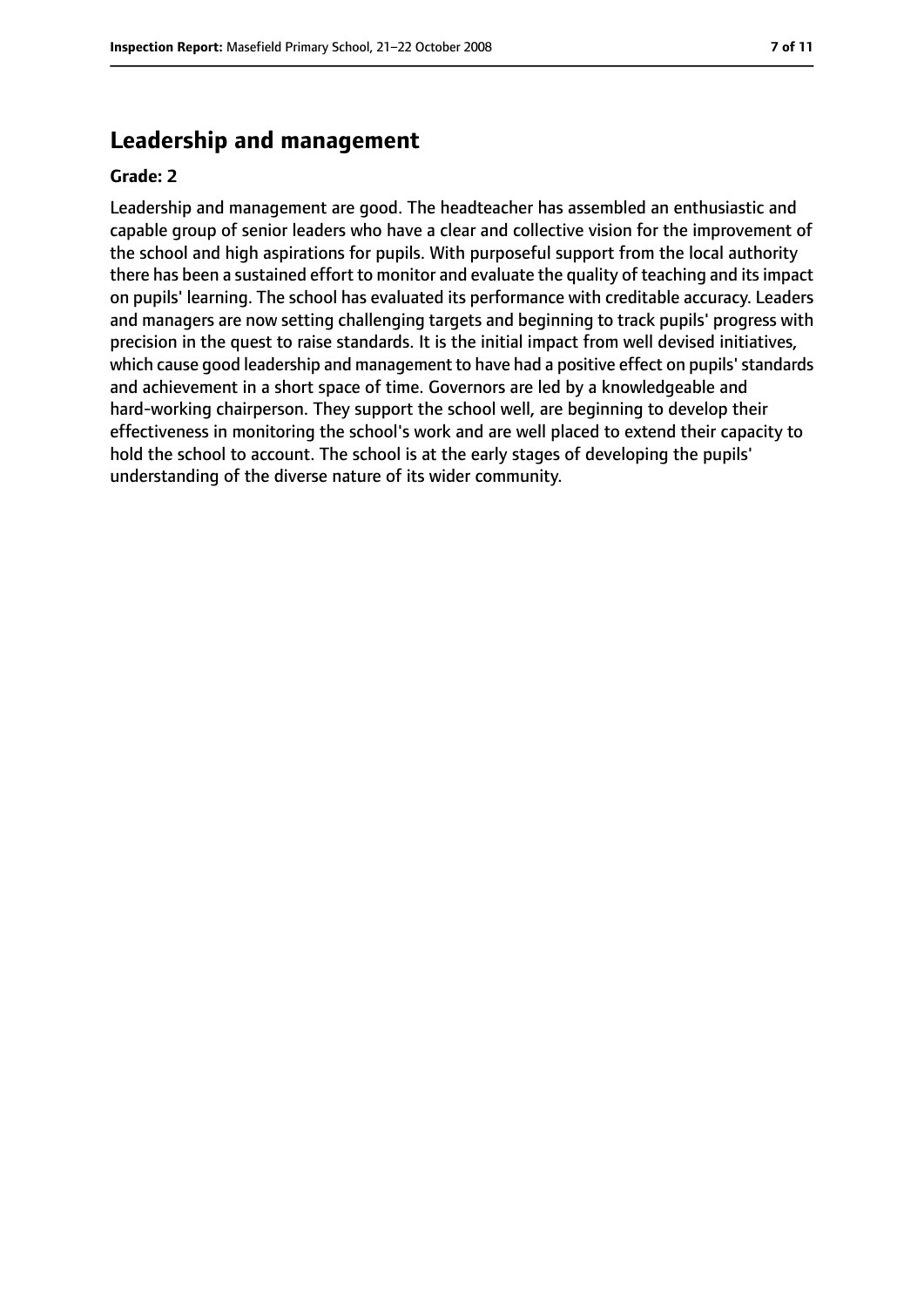**Any complaints about the inspection or the report should be made following the procedures set out in the guidance 'Complaints about school inspection', which is available from Ofsted's website: www.ofsted.gov.uk.**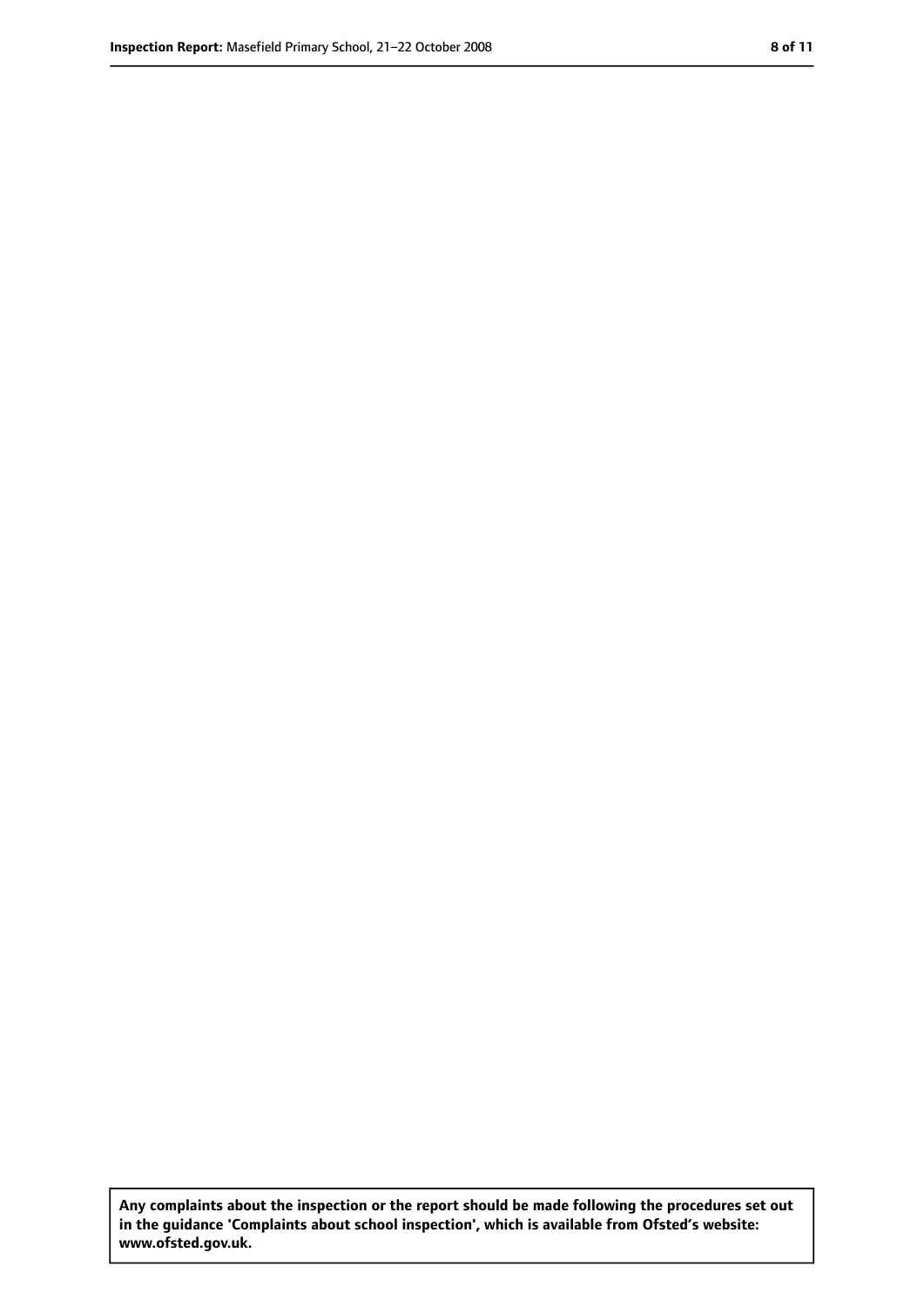## **Inspection judgements**

| $^{\cdot}$ Key to judgements: grade 1 is outstanding, grade 2 good, grade 3 satisfactory, and | School         |
|-----------------------------------------------------------------------------------------------|----------------|
| arade 4 inadequate                                                                            | <b>Overall</b> |

#### **Overall effectiveness**

| How effective, efficient and inclusive is the provision of<br>education, integrated care and any extended services in meeting the<br>needs of learners? |     |
|---------------------------------------------------------------------------------------------------------------------------------------------------------|-----|
| Effective steps have been taken to promote improvement since the last<br>inspection                                                                     | Yes |
| How well does the school work in partnership with others to promote learners'<br>well being?                                                            |     |
| The capacity to make any necessary improvements                                                                                                         |     |

### **Effectiveness of the Early Years Foundation Stage**

| How effective is the provision in meeting the needs of children in the<br><b>EYFS?</b>       |  |
|----------------------------------------------------------------------------------------------|--|
| How well do children in the EYFS achieve?                                                    |  |
| How good are the overall personal development and well-being of the children<br>in the EYFS? |  |
| How effectively are children in the EYFS helped to learn and develop?                        |  |
| How effectively is the welfare of children in the EYFS promoted?                             |  |
| How effectively is provision in the EYFS led and managed?                                    |  |

#### **Achievement and standards**

| How well do learners achieve?                                                                               |  |
|-------------------------------------------------------------------------------------------------------------|--|
| The standards <sup>1</sup> reached by learners                                                              |  |
| How well learners make progress, taking account of any significant variations<br>between groups of learners |  |
| How well learners with learning difficulties and/or disabilities make progress                              |  |

#### **Annex A**

<sup>&</sup>lt;sup>1</sup>Grade 1 - Exceptionally and consistently high; Grade 2 - Generally above average with none significantly below average; Grade 3 - Broadly average to below average; Grade 4 - Exceptionally low.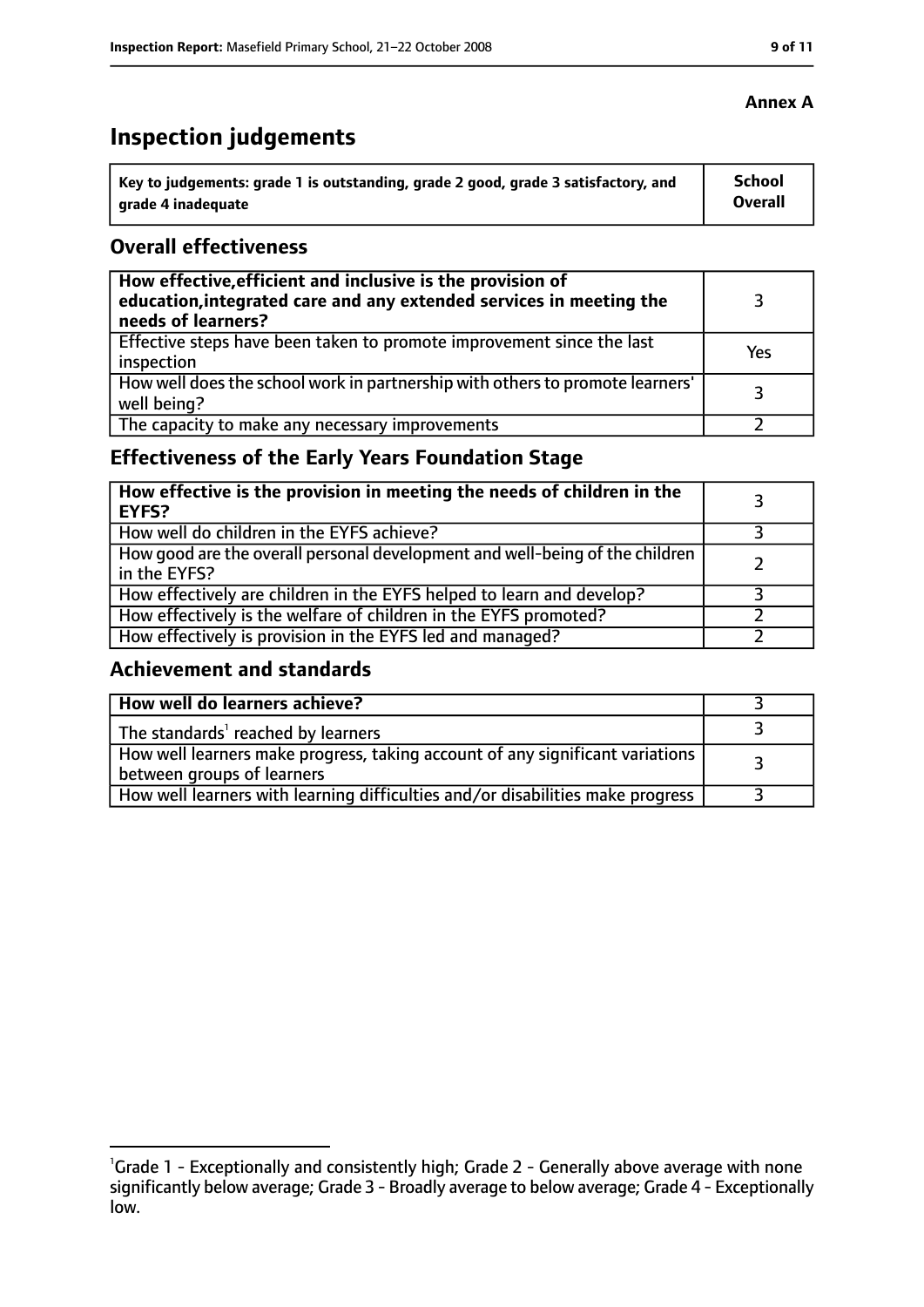### **Personal development and well-being**

| How good are the overall personal development and well-being of the<br>learners?                                 |  |
|------------------------------------------------------------------------------------------------------------------|--|
| The extent of learners' spiritual, moral, social and cultural development                                        |  |
| The extent to which learners adopt healthy lifestyles                                                            |  |
| The extent to which learners adopt safe practices                                                                |  |
| The extent to which learners enjoy their education                                                               |  |
| The attendance of learners                                                                                       |  |
| The behaviour of learners                                                                                        |  |
| The extent to which learners make a positive contribution to the community                                       |  |
| How well learners develop workplace and other skills that will contribute to<br>their future economic well-being |  |

## **The quality of provision**

| How effective are teaching and learning in meeting the full range of<br>learners' needs?                |  |
|---------------------------------------------------------------------------------------------------------|--|
| How well do the curriculum and other activities meet the range of needs and<br>  interests of learners? |  |
| How well are learners cared for, quided and supported?                                                  |  |

### **Leadership and management**

| How effective are leadership and management in raising achievement<br>and supporting all learners?                                              |     |
|-------------------------------------------------------------------------------------------------------------------------------------------------|-----|
| How effectively leaders and managers at all levels set clear direction leading<br>to improvement and promote high quality of care and education |     |
| How effectively leaders and managers use challenging targets to raise standards                                                                 |     |
| The effectiveness of the school's self-evaluation                                                                                               |     |
| How well equality of opportunity is promoted and discrimination eliminated                                                                      |     |
| How well does the school contribute to community cohesion?                                                                                      | 3   |
| How effectively and efficiently resources, including staff, are deployed to<br>achieve value for money                                          | 3   |
| The extent to which governors and other supervisory boards discharge their<br>responsibilities                                                  |     |
| Do procedures for safequarding learners meet current government<br>requirements?                                                                | Yes |
| Does this school require special measures?                                                                                                      | No  |
| Does this school require a notice to improve?                                                                                                   | No  |